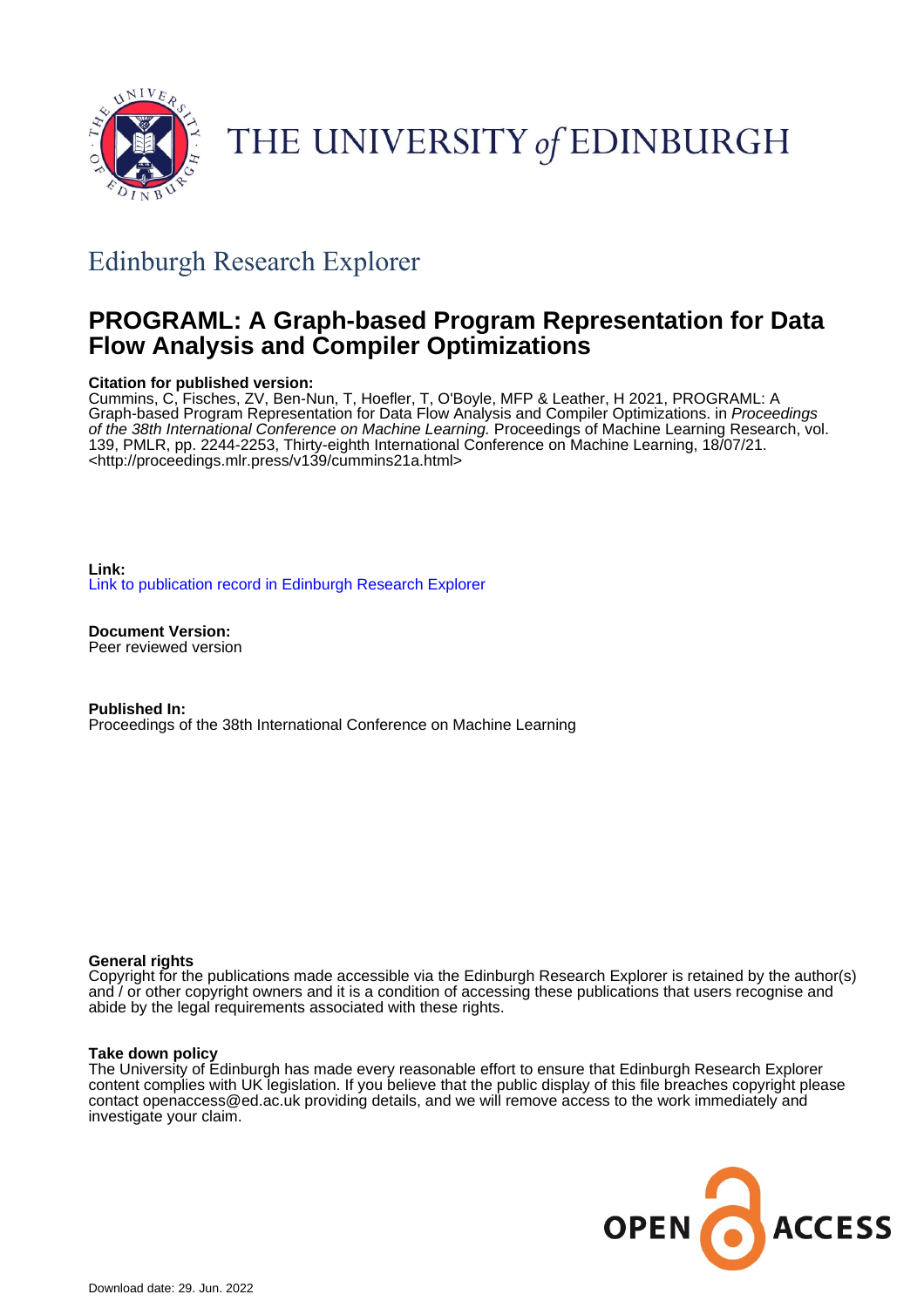### PROGRAML: A Graph-based Program Representation for Data Flow Analysis and Compiler Optimizations

Chris Cummins<sup>\*1</sup> Zacharias V. Fisches<sup>\*2</sup> Tal Ben-Nun<sup>2</sup> Torsten Hoefler<sup>2</sup> Michael O'Boyle<sup>3</sup> Hugh Leather<sup>1</sup>

#### Abstract

Machine learning (ML) is increasingly seen as a viable approach for building compiler optimization heuristics, but many ML methods cannot replicate even the simplest of the data flow analyses that are critical to making good optimization decisions. We posit that if ML cannot do that, then it is insufficiently able to reason about programs. We formulate data flow analyses as supervised learning tasks and introduce a large open dataset of programs and their corresponding labels from several analyses. We use this dataset to benchmark ML methods and show that they struggle on these fundamental program reasoning tasks. We propose PROGRAML – *Program Graphs for Machine Learning* – a languageindependent, portable representation of program semantics. PROGRAML overcomes the limitations of prior works and yields improved performance on downstream optimization tasks.

#### 1. Introduction

Compiler implementation is a complex and expensive activity (Cooper & Torczon, 2012). For this reason, there has been significant interest in using machine learning to automate various compiler tasks (Allamanis et al., 2018). Most works have restricted their attention to selecting compiler heuristics or making optimization decisions (Leather & Cummins, 2020). Whether learned or engineered by human experts, these decisions naturally require reasoning about the program and its behavior. Human experts most often rely upon *data flow* analyses (Kildall, 1973; Kam & Ullman, 1976). These are algorithms on abstract interpretations of the program, propagating information of interest through the program's control-flow graph until a fixed point is reached (Kam & Ullman, 1977). Two examples out of



Figure 1: Our proposed approach for compiler analyses driven by graph-based deep learning.

many data flow analyses are: *liveness* – determining when resources become dead (unused) and may be reclaimed; and *available expressions* – discovering which expressions have been computed on all paths to points in the program. Prior machine learning works, on the other hand, have typically represented the entirety of the program's behavior as a fixed-length, statically computed feature vector (Ashouri et al., 2018). Typical feature values might be the number of instructions in a loop or the dependency depth. The demonstrable weakness of these techniques is that they are trivially confused by the addition of dead code, which changes their feature vectors without changing the program's behavior or its response to optimizations. Such learning algorithms are unable to learn their own abstract interpretations of the program and so cannot avoid these pitfalls or more subtle versions thereof (Barchi et al., 2019).

Recently, there have been attempts to develop representations that allow finer-grain program reasoning. Many, however, are limited both by how inputs are represented as well as how inputs are processed. Representations based on source code and its direct artifacts (e.g., AST) (Alon et al., 2018a; Yin et al., 2018; Haj-Ali et al., 2020; Cummins et al., 2017b) put unnecessary emphasis on naming and stylistic choices that may not correlate with the functionality of the code (e.g., Fig. 2a). Approaches based on intermediate representations (IR) (Ben-Nun et al., 2018; Mirhoseini et al., 2017; Brauckmann et al., 2020) remove such noise but fail to capture information about the program that is important for analysis (e.g., Fig. 2b variables, Fig. 2c commutativity). In both cases, models are expected

 $*$ Equal contribution <sup>1</sup> Facebook AI Research, USA <sup>2</sup> ETH Zürich, Switzerland <sup>3</sup>University of Edinburgh, United Kingdom. Correspondence to: Chris Cummins <cummins@fb.com>.

*Proceedings of the*  $38<sup>th</sup>$  *International Conference on Machine Learning*, PMLR 139, 2021. Copyright 2021 by the author(s).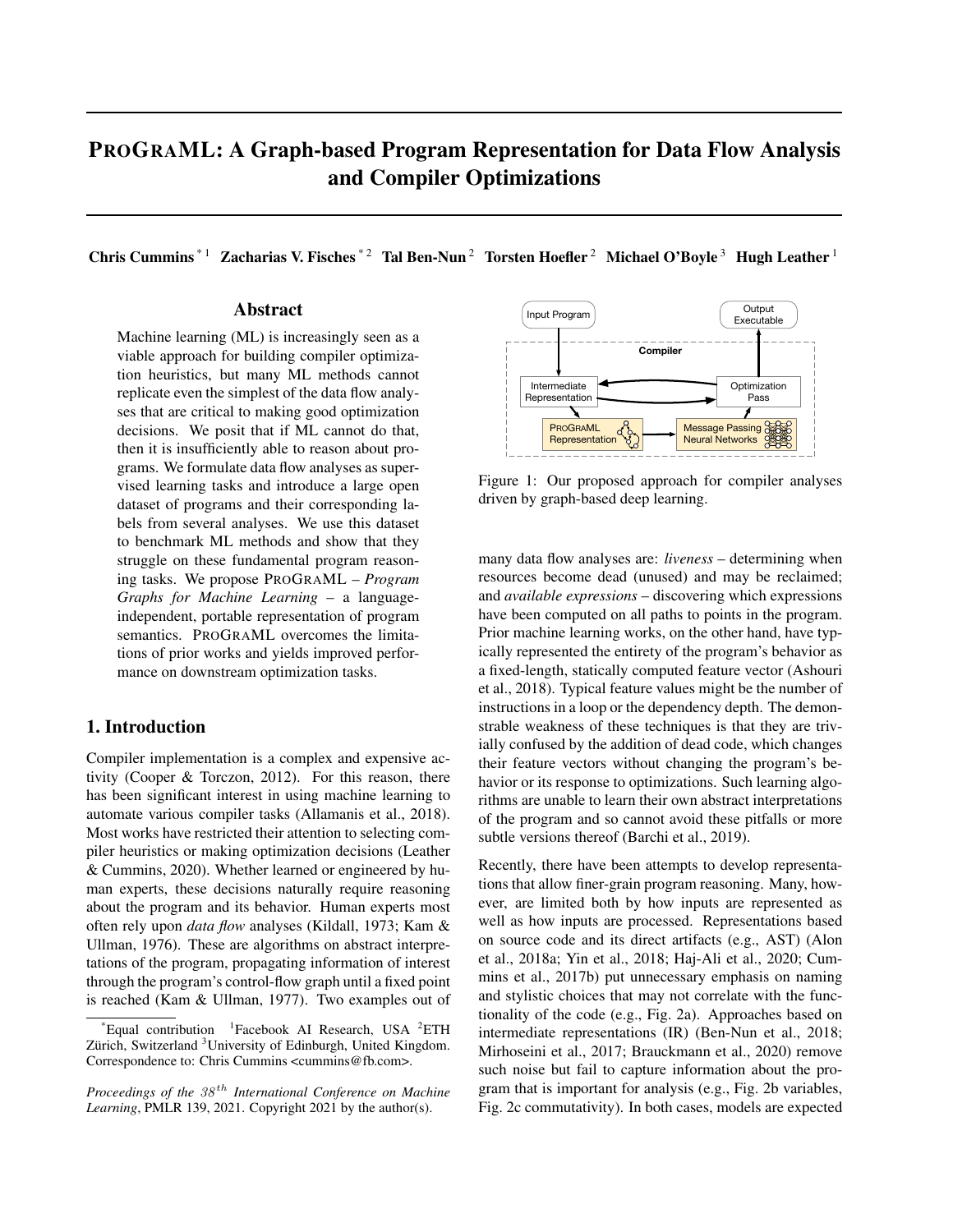to reason about the flow of information in programs using representations that do not directly encode this information. Clearly, a program representation is needed that enables machine learning algorithms to reason about the execution of a program by developing its own data flow analyses.

Since current approaches are ill-suited to program-wide data flow analysis, we propose overcoming some of their limitations by making the program's control, data, and call dependencies a central part of the program's representation *and* a primary consideration when processing it. We achieve this by seeing the program as a graph in which individual statements are connected to other statements through relational dependencies. Each statement in the program is understood only in the context of the statements interacting with it. Through relational reasoning (Battaglia et al., 2018), a latent representation of each statement is learned that is a function of not just the statement itself, but also of the (latent) representations of its graph neighborhood. Notably, this formulation has a striking similarity to the IRs used by compilers, and the iterative propagation of information resembles the *transfer functions* and *meet operators* in traditional data flow analyses (Kildall, 1973).

Recently proposed techniques for learning over graphs have shown promise in a number of domains (Ziwei et al., 2020).With a suitable representation and graph-based model, we extend these approaches to the domain of compiler analysis, enabling downstream tasks built on top of such graph models to natively incorporate reasoning about data flow into their decision making. This improves performance on downstream tasks without requiring additional features, although challenges with respect to generalization to large programs at test-time remain and are discussed in detail. Figure 1 illustrates our approach. We make the following contributions:

- We propose a portable, language-independent graph representation of programs derived from compiler IRs. PROGRAML<sup>1</sup> simultaneously captures wholeprogram control-, data-, and call relations between instructions and operands as well as their order and data types. PROGRAML is a compiler-agnostic design for use at all points in the optimization pipeline; we provide implementations for LLVM and XLA IRs.
- We introduce a benchmark dataset that poses a suite of established compiler analysis tasks as supervised machine learning problems. DEEPDATAFLOW (Cummins, 2020b) comprises five tasks that require, in combination, the ability to model: control- and data-flow, function boundaries, instruction types, and the type and order of operands over complex programs. DEEPDATAFLOW is constructed from 461k

real-world program IRs covering a diverse range of domains and source languages, totaling 8.5 billion data flow analysis classification labels.

• We adapt Gated-Graph Neural Networks (GGNN) to the PROGRAML representation. We show that, within a bounded problem size, our approach achieves  $\geq$  $0.939 \mathrm{F}_1$  score on all analysis tasks, a significant improvement over state-of-the-art representations. We set a new state-of-the-art on two downstream optimization tasks for which data flow analyses are important.

#### 2. Related Work

Data flow analysis is a long established area of work firmly embedded in modern compilers. Despite its central role, there has been limited work in learning such analysis. Bielik et al. (2017) use ASTs and code synthesis to learn rule-sets for static analyses, some of which are dataflowrelated. Our approach does not require a program generator or a hand-crafted DSL for rules. Shi et al. (2020) and Wang & Su (2020) use dynamic information (e.g., register snapshots and traces) from instrumented binaries to embed an assembler graph representation. We propose a static approach that does not need runtime features. Si et al. (2018) use a graph embedding of an SSA form to generate invariants. The lack of phi nodes and function call/return edges means that the representation is not suitable for interprocedural analysis as it stands. Kanade et al. (2020) explore a large-scale, context-dependent vector embedding. This is done at a token level, however, and is unsuited for dataflow analysis.

Prior work on learning over programs employed methods from Natural Language Processing that represented programs as a sequence of lexical tokens (Allamanis, 2016; Cummins, 2020a). However, source-level representations are not suited for analyzing partially optimized compiler IRs as the input source cannot be recovered. In program analysis it is critical to capture the structured nature of programs (Raychev et al., 2015; Allamanis et al., 2017; Alon et al., 2018b). Thus, syntactic (tree-based) as well as semantic (graph-based) representations have been proposed (Allamanis et al., 2018; Brauckmann et al., 2020). Dam et al. (2018) annotate nodes in Abstract Syntax Trees (ASTs) with type information and employ Tree-Based LSTMs (Tai et al., 2015) for program defect prediction. Both Raychev et al. (2015) and Alon et al. (2018a;b) use path-based abstractions of the AST as program representations, while Allamanis et al. (2017) augment ASTs with a hand-crafted set of additional typed edges and use GGNNs (Li et al., 2015) to learn downstream tasks related to variable naming. Another line of research considers modelling binary similarity via control-flow graphs (CFGs)

<sup>1</sup>https://github.com/ChrisCummins/ProGraML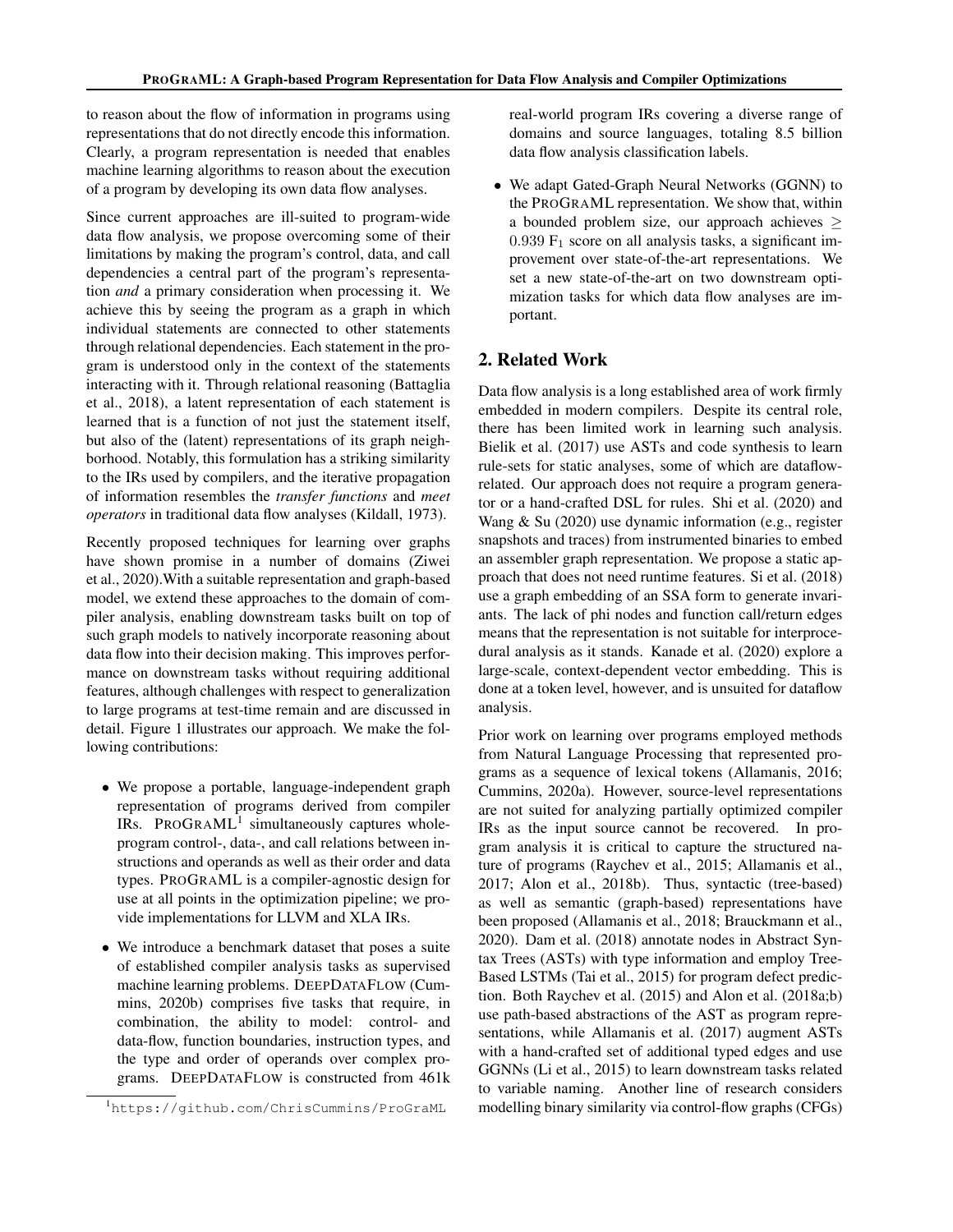

Figure 2: Limitations in state-of-the-art learnable code representations: code2vec (Alon et al., 2018a), CDFG (Brauckmann et al., 2020), and XFG (Ben-Nun et al., 2018).

with an adaptation of GNNs called Graph Matching Networks (Li et al., 2019).

The history of IR-based graph representations for optimization goes back to Ferrante et al. (1987), who remove superfluous control-flow edges to ease optimization with a compact graph representation. A more contemporary precursor to our approach is the ConteXtual Flow Graph (XFG) (Ben-Nun et al., 2018), which combines control-flow with dataflow relations in order to learn unsupervised embeddings of LLVM-IR statements. XFGs omit information that is critical to analysis including the notion of argument order, vertices for both variables and constants, and all controlflow edges. PROGRAML, in combining call-graphs (CG), control-flow graphs, and data-flow graphs (DFG), offers an IR-level program representation that is designed to be useful for a variety of purposes from specific program analyses to downstream optimization tasks. Steiner et al. (2021) propose a representation based on data flow graphs where each node uses a hand crafted feature representation. The graphs are then serialized and processed using LSTMs. Control and Data Flow Graphs (CDFG) (Brauckmann et al., 2020) use graph vertices for statements and have bi-directional edges for control and data dependencies. The CDFG uses only the instruction opcode to represent a statement, omitting operands, variables, data types, and constants. This prohibits the reasoning about variables and expressions that are required for many data flow analyses, including 3 out of the 5 benchmark tasks that we establish below. Mendis et al. (2019) represent LLVM-IR using a graph that is specialized to a vectorization task. They use unique edge types to differentiate the first five operand positions and augment the graph structure with vectorization opportunities that they compute a priori. Our approach is not specialized to a task, enabling such opportunities learned (e.g., subexpression detection), and uses an embedding weighting to differentiate edge positions without having to learn separate edge transfer weights for each. Finally, an alternate approach is taken by IR2Vec (Keerthy S et al., 2019), an LLVM-IR-specific representation that elegantly models

part-of-statements as relations. However, in order to compute the values of the embeddings, IR2Vec requires access to the type of data flow analyses that our approach learns from data alone.

#### 3. A Graphical Program Representation

This section presents PROGRAML, a novel IR-based program representation that closely matches the data structures used traditionally in inter-procedural data flow analysis and can be processed natively by deep learning models. We represent programs as directed multigraphs where instructions, variables, and constants are vertices, and relations between vertices are edges. Edges are typed to differentiate control-, data-, and call-flow. Additionally, we augment edges with a local position attribute to encode the order of operands to instructions, and to differentiate between divergent branches in control-flow.

We construct a PROGRAML graph  $G = (V, E)$  by traversing a compiler IR. An initially empty graph  $G = \emptyset$  is populated in three stages: control-flow, data-flow, and call-flow, shown in Figure 3. In practice the three stages of graph construction can be combined in a single  $\mathcal{O}(|V| + |E|)$  pass.

(I) Control Flow We construct the full-flow graph of an IR by inserting a vertex for each instruction and connecting control-flow edges (Fig. 3a, 3b). Control edges are augmented with numeric positions using an ascending sequence based on their order in an instruction's successors.

(II) Data Flow We introduce constant values and variables as graph vertices (Fig. 3c). Data-flow edges are inserted to capture the relation from constants and variables to the instructions that use them as operands, and from instructions to produced variables. As each unique variable and constant is a vertex, variables can be distinguished by their scope, and unlike the source-level representations of prior works, variables in different scopes map to distinct vertices and can thus be discerned. Data edges have a po-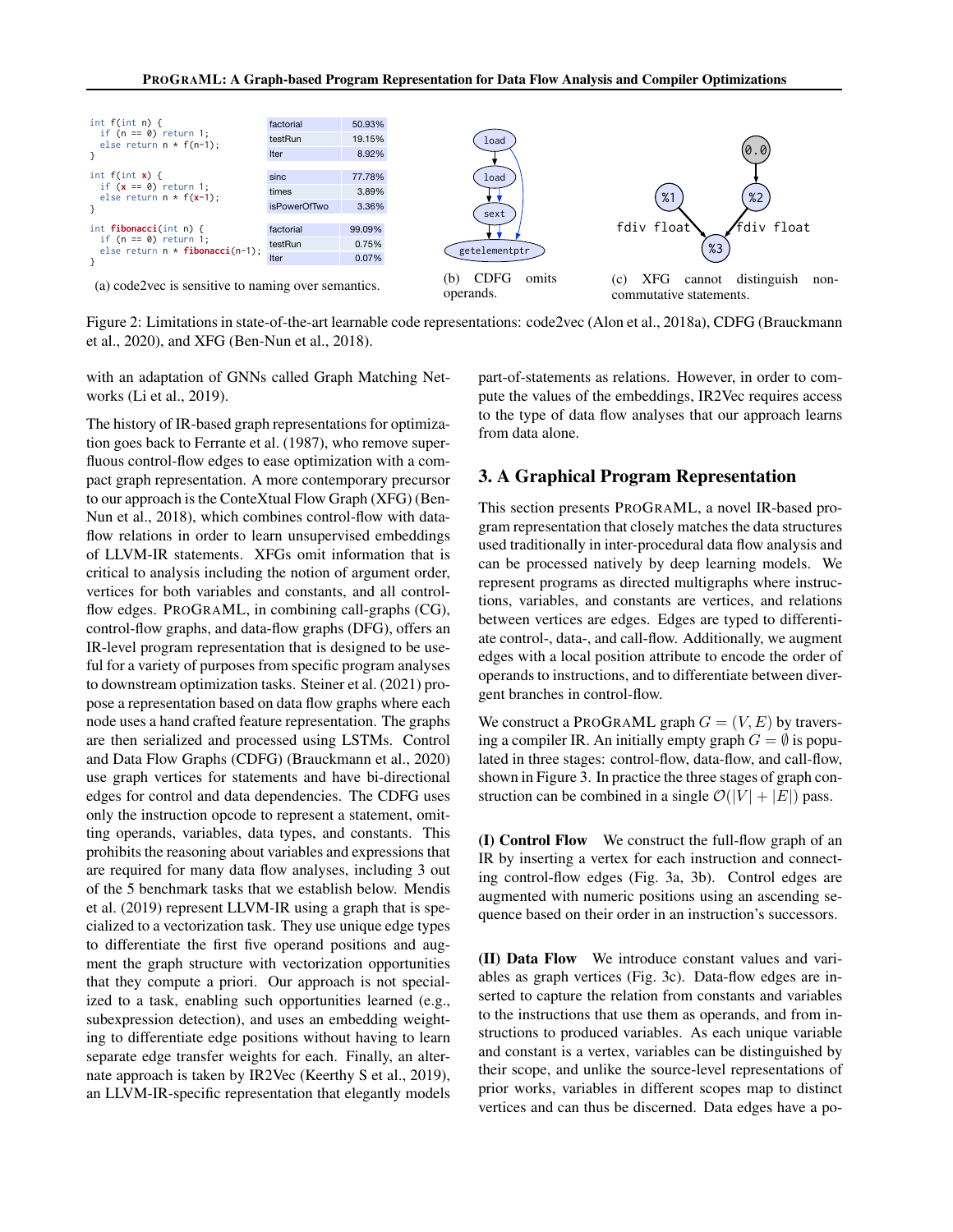

(a) The input program is passed through the compiler frontend to produce an IR. In this example, LLVM-IR is used.



(c) Vertices are added for data elements (elliptical nodes are variables, diamonds are constants). Data edges capture use/def relations. i32 indicates 32 bit signed integers. Numbers on edges indicate operand positions.



(b) A full-flow graph is constructed of instructions and control dependencies. All edges have position attributes; for clarity, we have omitted position labels where not required.



(d) Functions have a single entry instruction and zero or more exit instructions. Call edges are inserted from call sites to function entry instructions, and return-edges from function exits to call sites.

Figure 3: PROGRAML construction from a Fibonacci sequence implementation using LLVM-IR.

sition attribute that encodes the order of operands for instructions. The latent representation of a statement (e.g.,  $\text{81}$  = add i32  $\text{80}$ , 1) is thus a function of the vertex representing the instruction and the vertices of any operand variables or constants, modulated by their order in the list of operands.

(III) Call Flow Call edges capture the relation between an instruction that calls a function and the entry instruction of the called function (Fig. 3d). Return call edges are added from each of the terminal instructions of a function to the calling statement. Control edges do not span functions, such that an IR with functions F produces  $|F|$  disconnected subgraphs (the same is not true for data edges which may cross function boundaries, e.g., in the case of a global constant which is used across many parts of a program). For IRs that support external linkage, an additional vertex is created representing an external call site and connected to all externally visible functions. If a call site references a function not defined in the current IR, a *dummy* function is created consisting of a single instruction vertex and connected through call edges to all call sites in the current IR. A unique dummy function is created for each externally defined function.

#### 4. Graph-based Machine Learning for Program Analysis

We formulate our system in a Message Passing Neural Network (MPNN) framework (Gilmer et al., 2017). Our design mimics the *transfer functions* and *meet operators* of classical iterative data flow analysis (Kam & Ullman, 1977; Cooper et al., 2004), replacing the rule-based implementations with learnable analogues (message and update functions). This single unified model can be specialized through training to solve a diverse set of problems without human intervention or algorithm design.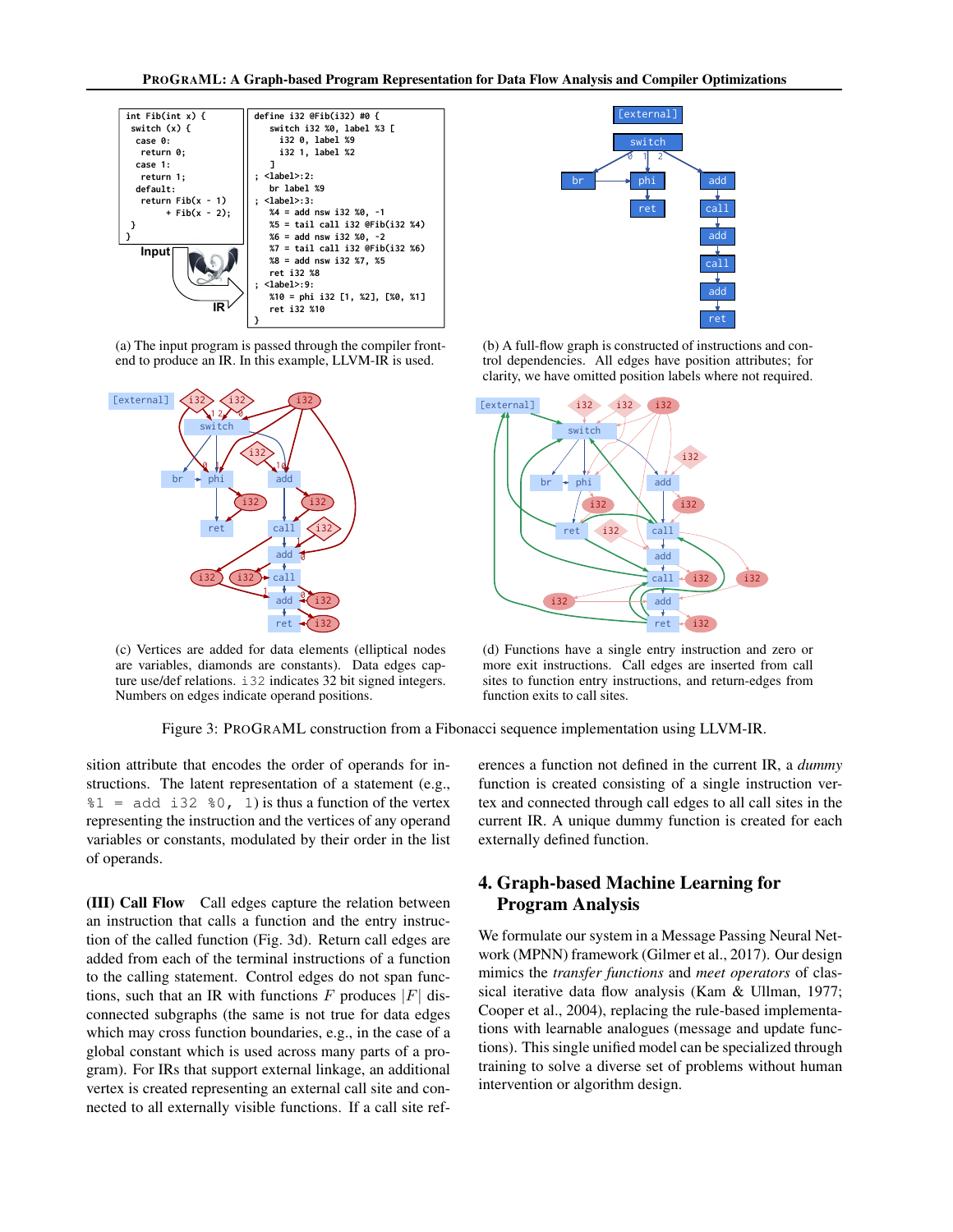The PROGRAML model is an adaptation of GGNN (Li et al., 2015) that takes as input an attributed directed multigraph as presented in Section 3. It consists of three logical phases: input encoding, message propagation and update, and result readout.

(I) Input Encoding Starting from the augmented graph representation  $G = (V, E)$ , we capture the semantics of the program graph vertices by mapping every instruction, constant, and variable vertex  $v \in V$  to a vector representation  $h_v^0 \in \mathbb{R}^d$  by lookup in a fixed-size learnable embedding table. The mapping from vertex to embedding vector  $f: v \mapsto h_v^0$  must be defined for each IR.

For LLVM-IR, we construct an embedding key from each vertex using the name of the instruction, e.g., store, and the data type for variables and constants, e.g.,  $\text{i}32 \star$  (a pointer to a 32-bit integer). In this manner, we derive the set of unique embedding keys using the graph vertices of a training set of LLVM-IRs described in Section 5.1. This defines the embedding table used for training and deployment. An *unknown element* embedding is used during deployment to map embedding keys which were not observed in the training data. Since composite types make the size of the vocabulary unbounded in principle, our data-driven approach trades a certain amount of semantic resolution against good coverage of the vocabulary by the available datasets (cf. Table 1). The embedding vectors are trained jointly with the rest of the model.

(II) Message Propagation Each iteration step is divided into a message propagation followed by vertex state update. Receiving messages  $M(h_w^{t-1}, e_{wv})$  are a function of neighboring states and the respective edge. Messages are mean-aggregated over the neighborhood after transformation with a custom position-augmented transfer function that scales  $h_w$  elementwise with a position-gating vector  $p(e_{wv})$ :

$$
M(h_w^{t-1}, e_{wv}) = W_{\text{type}(e_{wv})}\left(h_w^{t-1} \odot p(e_{wv})\right) + b_{\text{type}(e_{wv})}
$$

The position-gating  $p(e_{wv}) = 2\sigma(W_p \text{emb}(e_{wv}) + b_p)$  is implemented as a sigmoid-activated linear layer mapping from a constant sinusoidal position embedding (Vaswani et al., 2017; Gehring et al., 2017). It enables the network to distinguish non-commutative operations such as division, and the branch type in diverging control-flow. In order to allow for reverse-propagation of information, which is necessary for backward compiler analyses, we add backward edges for each edge in the graph as separate edge-types. In all our experiments, we employ Gated Recurrent Units (GRU) (Cho et al., 2014) as our update function.

Step  $(II)$  is iterated T times to extract vertex representations that are contextualized with respect to the graph structure.

(III) Result Readout Data flow analyses compute value sets composed of instructions or variables. We support per-instruction and per-variable classification tasks using a *readout head* on top of the iterated feature extraction, mapping, for each vertex, the extracted vertex features  $h_v^T$  to probabilities  $R_v(h_v^T, h_v^0)$ :

$$
R_v(h_v^T, h_v^0) = \sigma\left(f(h_v^T, h_v^0)\right) \cdot g(h_v^T)
$$

where  $f(\cdot)$  and  $g(\cdot)$  are linear layers and  $\sigma(\cdot)$  is the sigmoid activation function. Allowing the readout head to access the initial node state  $h_v^0$  in its gating function  $\sigma(f(\cdot))$  acts as a skip connection from the input embedding to the readout.

#### 5. Data Flow Experiments

Data flow analysis is at the heart of modern compiler technology. We pose a suite of data flow analyses as supervised learning tasks to benchmark the representational power of machine learning approaches. We selected a diverse set of tasks that capture a mixture of both forward and backward analyses, and control-, data-, and procedure-sensitive analyses. *Full details of the analyses are provided in Appendix A.* These particular data flow analyses can already be perfectly solved by non-ML techniques. Here, we use them to benchmark the capabilities of machine learning techniques.

#### 5.1. The DEEPDATAFLOW Dataset

We assembled a 256M-line corpus of LLVM-IR files from a variety of sources and produced labeled datasets using five traditional data flow analyses: control reachability, dominators, data dependencies, liveness, and subexpressions (Cummins, 2020b). Each of the 15.4M analysis examples consists of an input graph in which a single vertex is annotated as the root node for analysis, and an output graph in which each vertex is annotated with a binary label corresponding to its value once the data flow analysis has completed (Fig. 4). A 3:1:1 ratio is used to divide the examples for the five problems into training, validation, and test instances. When formulated as supervised learning tasks, data flow analyses exhibit a strong class imbalance. A trivial baseline is to always predict *true*, which achieves an  $F_1$ of 0.073. *For further details see Appendix B.*

#### 5.2. Models

We evaluate the effectiveness of our approach against two contrasting state-of-the-art approaches for learning over programs: one sequential model and one other graph model.

(I) Sequential Model *inst2vec* (Ben-Nun et al., 2018) sequentially processes the IR statements of a program to perform whole-program classification. An IR is tokenized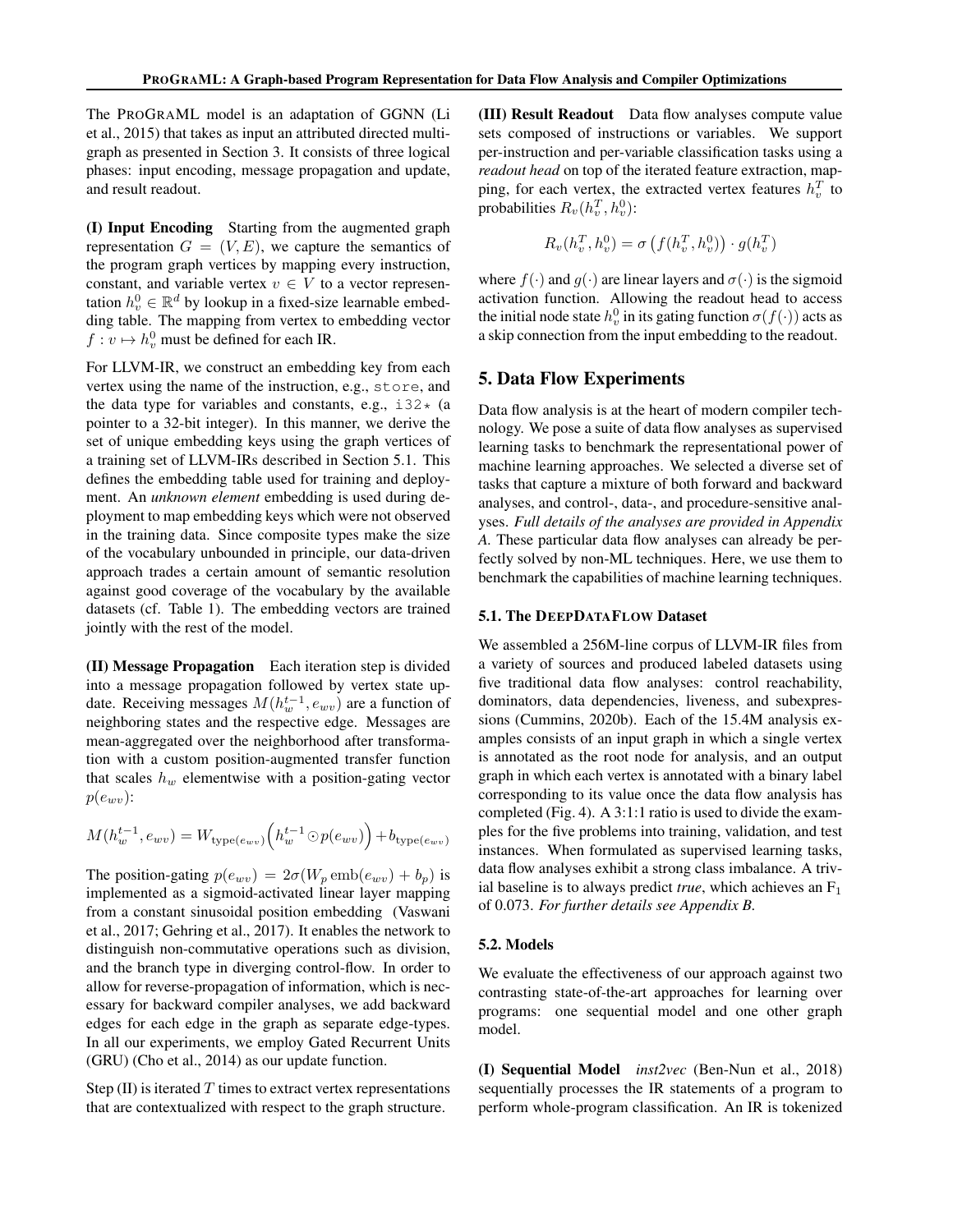

Figure 4: Example input-output graphs for each of the five DEEPDATAFLOW tasks. A single vertex is randomly selected from the input graph as the starting point for computing analysis results, indicated using the *vertex selector* (blue node). Each vertex in the output graph is annotated with a binary value after the analysis has completed. As a supervised classification task, the goal is to predict the output vertex labels given an input graph. These small graphs are for illustrative purposes, the average DEEPDATAFLOW graph contains 581 vertices and 1,051 edges.

and then mapped into a sequence of pre-trained 200 dimensional embedding vectors which are processed by an LSTM. The final state of the LSTM is fed through a twolayer fully connected neural network to produce a classification of the full sequence. We extend this approach by concatenating to the input sequence a one-hot *tokenselector* to indicate the starting point for analysis. Then, we feed the LSTM state through a fully connected layer after every token, producing a prediction for each instruction of the IR. We use the same model parameters as in the original work.

(II) Graph Models We use the model design outlined in Section 4 with two input representations: CDFG (Brauckmann et al., 2020), and PROGRAML. For both approaches we use 32 dimensional embeddings initialized randomly, as in Brauckmann et al. (2020). Input *vertex-selectors*, encoded as binary one-hot vectors, are used to mark the starting point for analyses and are concatenated to the initial embeddings. For CDFG, we use the vocabulary described in Brauckmann et al. (2020). For PROGRAML, we derive the vocabulary from the training set.

Message Passing Neural Networks typically use a small number of propagation steps out of practical consideration for time and space efficiency (Gilmer et al., 2017; Brauckmann et al., 2020). In contrast, data flow analyses iterate until a fixed point is reached. In this work we iterate for a fixed number  $T$  of message passing steps and exclude from the training and validation sets graphs for which a traditional implementation of the analysis task requires greater than T iterations to solve. We set  $T = 30$  for training in all experiments and trained a model per task. Once trained, we evaluate model inference using different  $T$  values to accommodate programs which required a greater number of steps to compute the ground truth. *See Appendix C.2. for training details.*

#### 5.3. Evaluation

First, we evaluate the effectiveness of each vocabulary at representing unseen programs. Then we evaluate model performance on increasingly large subsets of the DEEP-DATAFLOW (DDF) test sets.

Vocabulary Coverage Each of the three approaches uses a vocabulary to produce embeddings that describe the instructions and operands of a program. inst2vec uses a vocabulary of 8,565 LLVM-IR statements (where a statement is an instruction and its operands) with identifiers and literals stripped. CDFG uses the 75 LLVM instruction opcodes. For PROGRAML we derive a vocabulary on a set of training graphs that represents instructions and data types separately. Table 1 compares the coverage of these vocabularies as a percentage of the vertices in the test graphs that can be described using that vocabulary. PROGRAML provides  $2.1\times$  the coverage on unseen programs as state-of-the-art approaches, the best of which can represent fewer than half of the graph vertices of unseen programs.

DDF-30: Testing on Limited Problem Size We initially limit our testing to the subset of each task's test set which can be solved using a traditional analysis implementation in  $\leq$  30 steps, denoted DDF-30. This matches the  $T =$ 30 message passing iterations used in computing the graph models' final states to ensure that a learned model, if it has successfully approximated the mechanism of an analysis, has sufficient message passing iterations to solve each test input. Table 2 summarizes the performance of inst2vec, CDFG, and PROGRAML.

The relational representation of our approach shows excellent performance across all of the tasks. CDFG, which also captures control-flow, achieves comparable performance on the REACHABILITY and DOMINANCE tasks. However, the lack of operand vertices, positional edges, and data types renders poor performance on the SUBEXPRES-SIONS task. Neither CDFG nor inst2vec representations enable per-variable classification, so are incapable of the DATADEP and LIVENESS tasks. To simplify comparison, we exclude these two tasks from inst2vec and CDFG aggregate scores. In spite of this, PROGRAML correctly labels  $4.50\times$  and  $1.12\times$  more vertices than the state-of-the-art approaches. The weakest PROGRAML performance is on the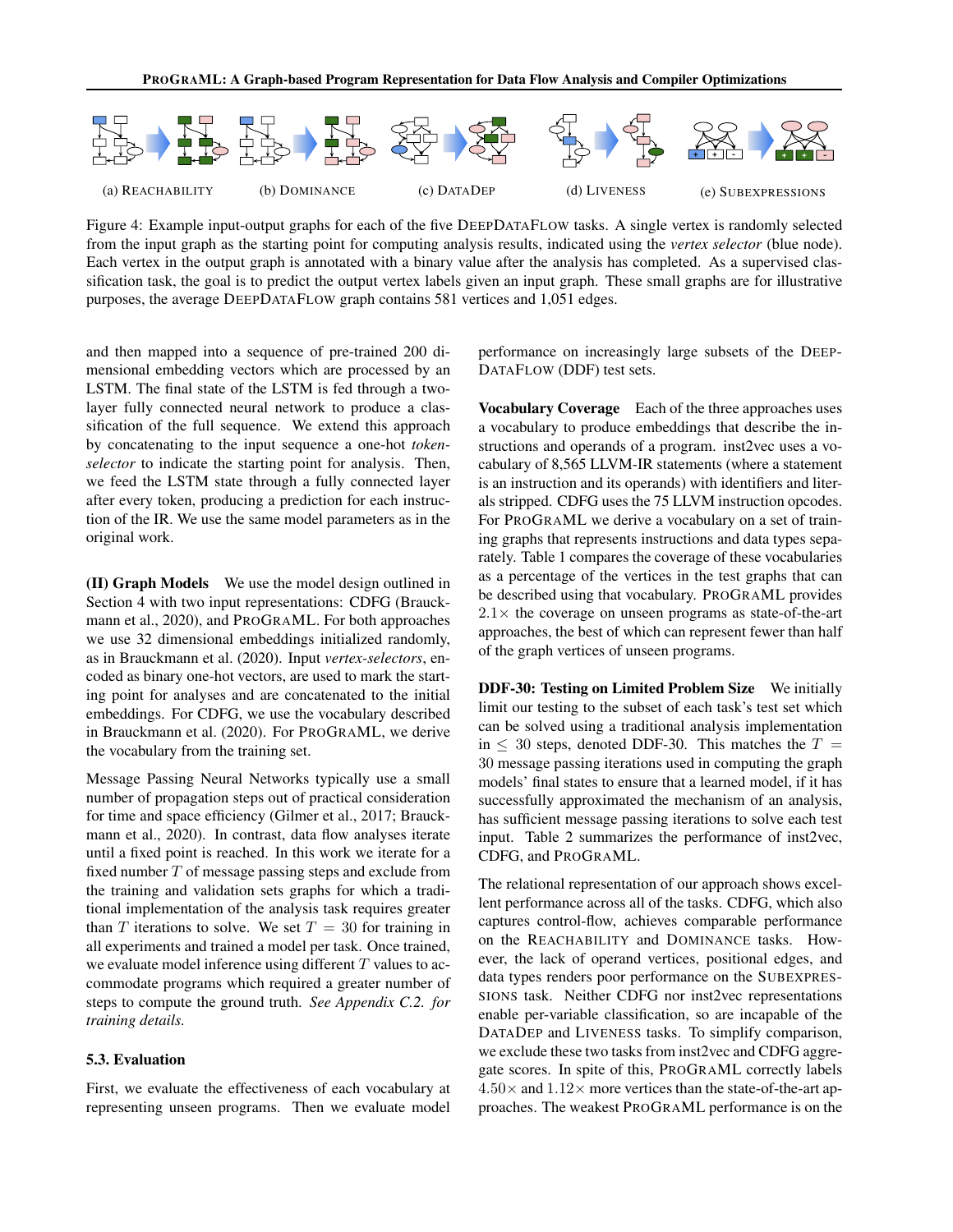

Table 1: Vocabularies for LLVM-IR.

Figure 5:  $F_1$  score on a 10k-graph validation set as a function of the number of training graphs.

| $DDF-30$<br>$DDF-30$<br>$DDF-60$<br><b>DDF-30</b>                                | <b>DDF</b> |
|----------------------------------------------------------------------------------|------------|
| Dead Code<br>Precision<br>1.000<br>0.105<br>0.998<br>Reachability<br>0.997       | 0.996      |
| Elimination<br>0.998<br>0.998<br>0.007<br>0.996<br>Recall                        | 0.917      |
| 0.998<br>0.998<br>$F_1$<br>0.012<br>0.997                                        | 0.943      |
| Global Code Motion<br>1.000<br>Precision<br>0.053<br>0.999<br>0.983<br>Dominance | 0.066      |
| 1.000<br>1.000<br>1.000<br>0.002<br>Recall                                       | 0.950      |
| 1.000<br>F <sub>1</sub><br>0.004<br>0.999<br>0.991                               | 0.123      |
| 0.998<br><b>Instruction Scheduling</b><br>Precision<br>0.992<br>DataDep          | 0.987      |
| 0.997<br>0.996<br>Recall                                                         | 0.949      |
| 0.997<br>$F_1$<br>0.993                                                          | 0.965      |
| Precision<br>0.962<br>0.931<br>Liveness<br><b>Register Allocation</b>            | 0.476      |
| 0.916<br>0.955<br>Recall                                                         | 0.925      |
| 0.937<br>$F_1$<br>0.939                                                          | 0.625      |
| Precision<br>0.000<br>0.997<br>0.139<br>Subexpressions<br>Global Common<br>0.954 | 0.938      |
| 0.996<br>0.005<br>0.999<br>Subexpression<br>0.000<br>Recall                      | 0.992      |
| Elimination<br>0.996<br>0.009<br>0.967<br>F <sub>1</sub><br>0.000                | 0.959      |

Table 2: Data flow analysis results. For the restricted subset DDF-30 PROGRAML obtains strong results. Results on the full dataset (DDF) highlight the scalability challenges of MPNNs.

LIVENESS task. When model performance is considered as a function of the number of training graphs, shown in Figure 5, we see that the performance of PROGRAML quickly converges towards near-perfect  $F_1$  scores on a holdout validation set for all tasks except LIVENESS, where the model is still improving at the end of training. This suggests estimating the *transfer* (message) and *meet* (update) operators of this backwards analysis poses a greater challenge for the network, and may benefit from further training.

DDF-60: Generalizing to Larger Problems The DDF-30 set excludes 28.7% of DEEPDATAFLOW graphs which require more than 30 steps to compute ground truth labels. To test whether these learned models can generalize to solve larger problems, we used the models we trained at  $T = 30$  but double the number of inference message passing steps to  $T = 60$  and repeated the tests on all graphs which require  $\leq 60$  analysis steps (excluding 19.6%). The results of this experiment, denoted DDF-60, are shown in Table 2. We observe that performance is consistent on this larger problem set, demonstrating that PROGRAML models can generalize to problems larger than those they were trained on. The results indicate that an approximate fixedpoint algorithm is learned by the model, a critical feature for enabling practical machine learning over programs.

DDF: Scalability Challenges Finally, we test the analysis models that were trained for  $T = 30$  message passing iterations on all DEEPDATAFLOW graphs, shown in Table 2 as DDF. We use  $T = 200$  inference message passing iterations to test the limits of stability and generalization of current graph neural networks, irrespective of the number of steps required to compute ground truth labels, whereas 9.6% of DDF graphs require more than 200 steps to compute. Therefore, this experiment highlights two of the challenges in the formulation of data flow analysis in an MPNN framework: first, that using a fixed number of message passing iterations across each and every edge leads to unnecessary work for problems that can be solved in fewer iterations or by propagating only along a dynamic subset of the edges at each timestep (the maximum number of steps required by a graph in DDF is 28,727). Secondly, models that compute correct results for a graph when processed for an appropriate number of steps may prove unstable when processed for an excessively large number of steps. In Table 2 we see substantial degradations of model perfor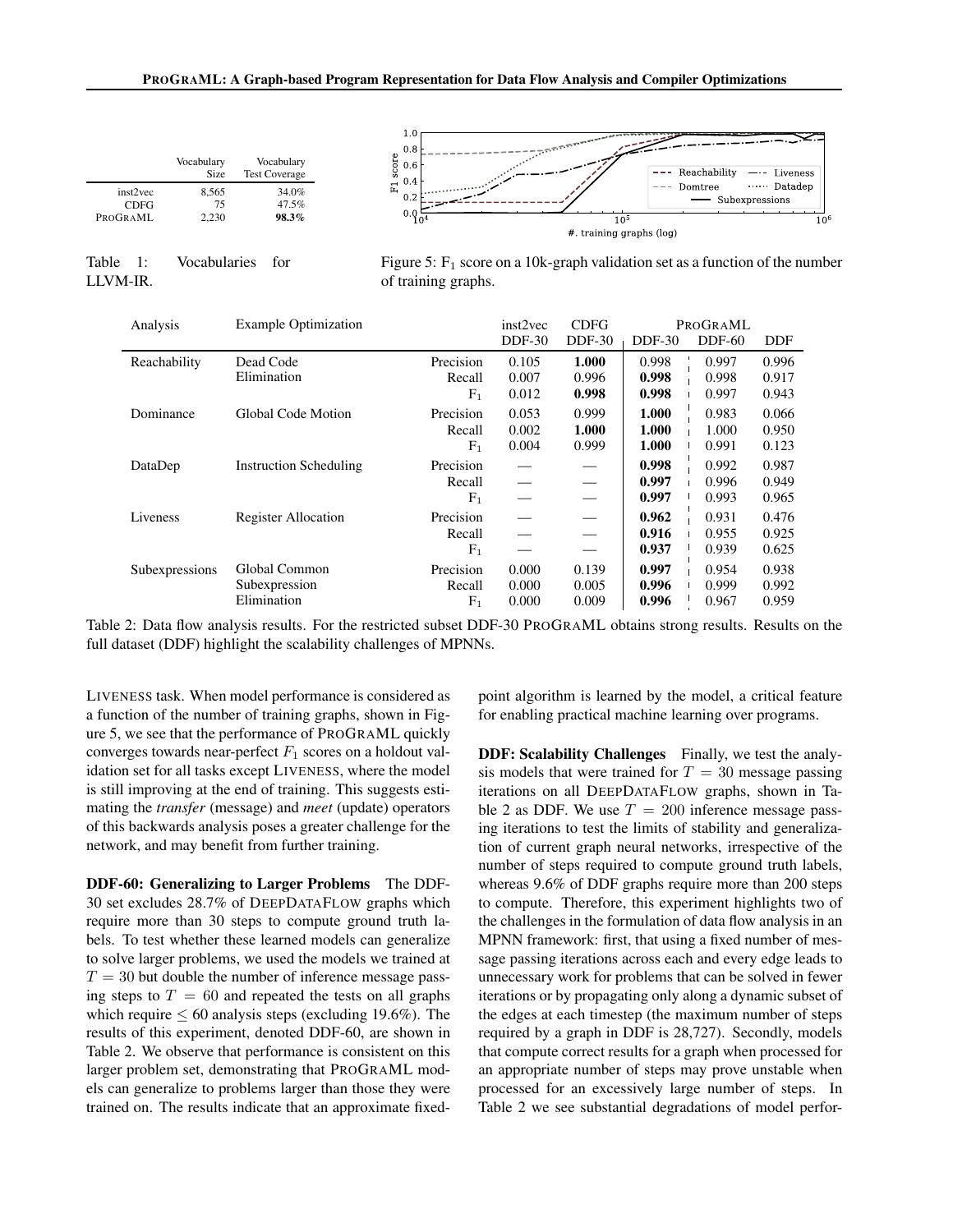mance in line with these two challenges. DOMINANCE and LIVENESS show reductions in precision as the models over-approximate and have a large number of false positives. REACHABILITY and DATADEP, in contrast, show drops in recall as the fixed  $T = 200$  iterations is insufficient to propagate the signal to the edges of large problems.

MPNNs do not scale in the way that we should like for large programs. A part of this, we believe, is that using a generic MPNN system is wasteful. Ordinary data flow engines process nodes in a particular order (usually reverse post order) and are naturally able to identify that a fixed point has been reached. We believe that *dynamically-sparse* message passing strategies and an adaptive number of iterations could address these scalability challenges, which we will pursue in future work.

#### 6. Downstream Tasks

In the previous section we focus on data flow analysis as a benchmark for the capabilities of machine learning for compiler analysis. For the analyses considered, non-ML techniques achieve perfect scores. In this section we apply PROGRAML to two downstream data flow tasks for which non-ML techniques fail: predicting heterogeneous compute device mappings and algorithm classification. In both domains PROGRAML outperforms prior graph-based and sequence-based representations, reducing test error by  $1.20\times$  and  $1.35\times$ , respectively. Finally, we ablate every component of our representation and summarize the contribution of each.

#### 6.1. Heterogeneous Device Mapping

We apply our methodology to the challenging domain of heterogeneous compute device mapping. Given an OpenCL kernel and a choice of two devices to run it on (CPU or GPU), the task is to predict the device which will provide the best performance. This problem has received significant prior attention, with previous approaches using both hand-engineered features (Grewe et al., 2013) and sequential models (Ben-Nun et al., 2018; Cummins et al., 2017a). We use the OPENCL DEVMAP dataset (Cummins et al., 2017a), which provides 680 labeled CPU/GPU instances derived from 256 OpenCL kernels sourced from seven benchmark suites on two combinations of CPU/GPU hardware, AMD and NVIDIA. *cf. Appendix D.1. in supplementary materials for details.*

The performance of PROGRAML and baseline models is shown in Table 3. As can be seen, PROGRAML outperforms prior works. We set new state-of-the-art  $F_1$  scores of 0.88 and 0.80.

|                       | <b>AMD</b><br>Error $\lceil \% \rceil$ | <b>NVIDIA</b><br>Error $\lceil \% \rceil$ |
|-----------------------|----------------------------------------|-------------------------------------------|
| <b>Static Mapping</b> | 41.2                                   | 43.1                                      |
| DeepTune              | 28.1                                   | 39.0                                      |
| $DeepTune_{IR}$       | 26.2                                   | 31.6                                      |
| inst2vec              | 19.7                                   | 21.5                                      |
| PROGRAML              | 13.4                                   | 20.0                                      |

Table 3: Predicting heterogeneous compute device mapping.

|                                          | Error $\lceil \% \rceil$ | Relative $[\%]$ |
|------------------------------------------|--------------------------|-----------------|
| <b>TBCNN</b>                             | 6.00                     | $+77.5$         |
| <b>NCC</b>                               | 5.17                     | $+53.0$         |
| XFG w. inst2vec vocab                    | 4.56                     | $+34.9$         |
| XFG                                      | 4.29                     | $+26.9$         |
| PROGRAML                                 | 3.38                     |                 |
| (a) Comparison to state-of-the-art.      |                          |                 |
| Relative $\lceil \% \rceil$<br>Error [%] |                          |                 |

|                   | Error $\lceil\% \rceil$ | Relative [%] |
|-------------------|-------------------------|--------------|
| No vocab          | 3.70                    | $+9.5$       |
| inst2vec vocab    | 3.78                    | $+11.8$      |
| No control edges  | 3.88                    | $+14.8$      |
| No data edges     | 7.76                    | $+129.6$     |
| No call edges     | 3.88                    | $+14.8$      |
| No backward edges | 4.16                    | $+23.1$      |
| No edge positions | 3.43                    | $+1.5$       |
|                   |                         |              |

(b) PROGRAML ablations.

Table 4: Algorithm classification comparison to state-ofthe-art, and ablations.

#### 6.2. Algorithm Classification

We apply our approach to the task of classifying algorithms from unlabeled implementations. We use the Mou et al. (2016) dataset. It contains implementations of 104 different algorithms that were submitted to a judge system. All samples were written by students in higher education. There are around 500 samples per algorithm. We compile them with different combinations of optimization flags to generate a dataset of overall 240k samples, as in Ben-Nun et al. (2018). Approximately 10,000 files are held out each as development and test sets. *cf. Appendix D.2. for details*.

Table 4a compares the test error of our method against prior works, where we set a new state-of-the-art.

Ablation Studies We ablate the PROGRAML representation in Table 4b. Every component of our representation contributes positively to performance. We note that structure alone (*No vocab*) is sufficient to outperform prior work, suggesting that algorithm classification is a problem that lends itself especially well to judging the power of the representation structure, since most algorithms are well-defined independent of implementation details, such as data types. However, the choice of vocabulary is important. Replacing the PROGRAML vocabulary with that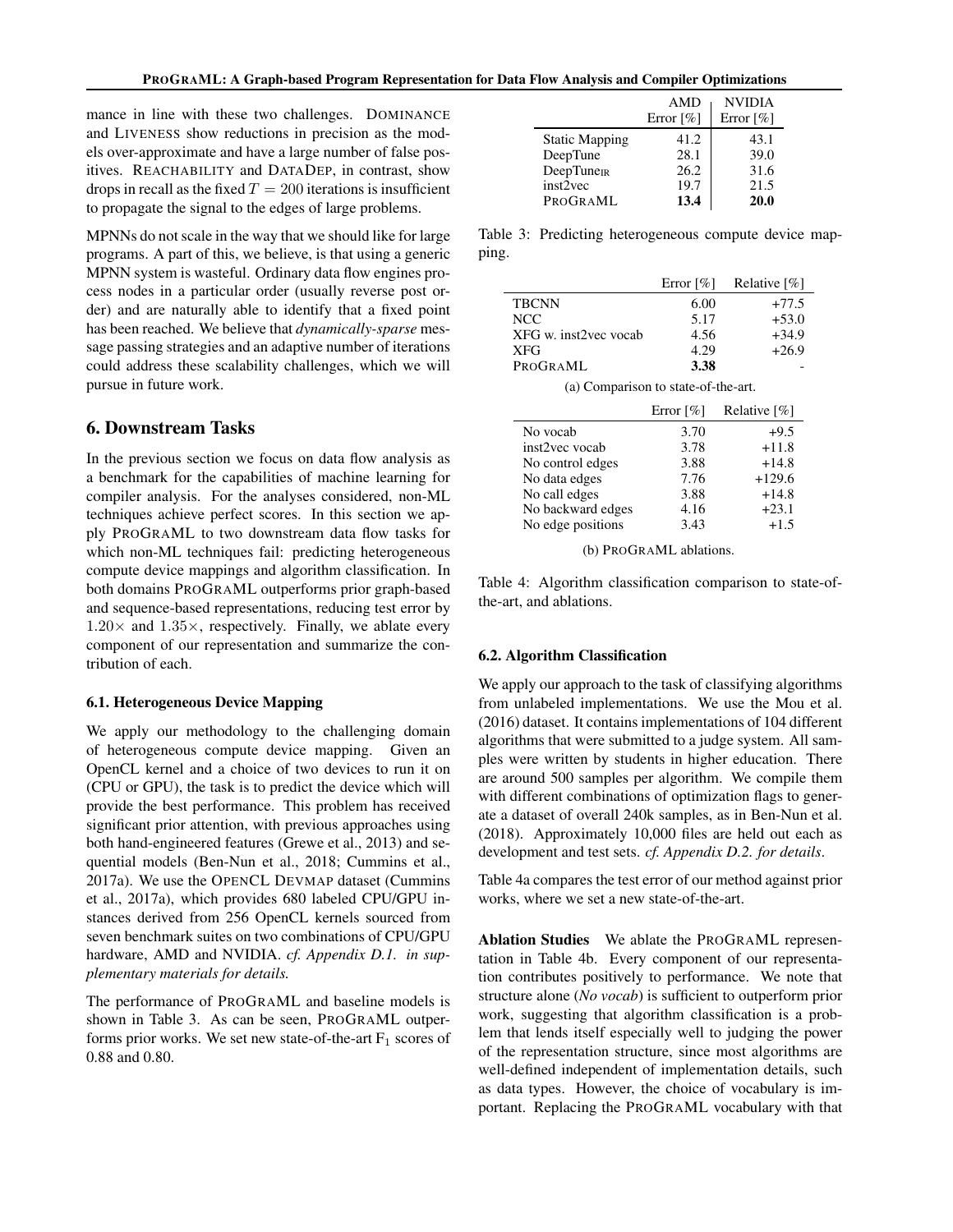of a prior approach (*inst2vec vocab* (Ben-Nun et al., 2018)) degrades performance. The greatest contribution to the performance of PROGRAML on this task is data flow edges. Backward edges (Li et al., 2015), which are required for reasoning about backward data flow analyses, provide the second greatest contribution. These results highlight the importance of data flow analysis for improving program reasoning through machine learning.

#### 7. Conclusions

The evolution of ML for compilers requires more expressive representations. We show that current techniques cannot reason about simple data flows which are at the core of all compilers. We present PROGRAML, a graph-based representation for programs derived from compiler IRs that accurately captures the semantics of a program's statements and the relations between them. We are releasing the DEEPDATAFLOW dataset as a community benchmark for evaluating approaches to learning over programs. PRO-GRAML and DEEPDATAFLOW open up new directions for research towards more flexible and useful program analysis. PROGRAML outperforms the state-of-the-art, but is limited by scalability issues imposed by MPNNs. In highlighting the limitations of our approach we wish to expedite future research to address key challenges that are faced in the domain of program analysis. As future work, we will investigate how MPNNs could be improved to learn efficient and stable fixed-point algorithms, regardless of input graph size.

#### Acknowledgments

This project received funding from the European Research Council (ERC) under the European Union's Horizon 2020 program (grant agreements DAPP, No. 678880, DEEP-SEA, No. 955606, and MAELSTROM, No. 955513). T.B.N. is supported by the Swiss National Science Foundation (Ambizione Project No. 185778).

#### References

- Allamanis, M. *Learning Natural Coding Conventions*. PhD thesis, University of Edinburgh, 2016.
- Allamanis, M., Brockschmidt, M., and Khademi, M. Learning to Represent Programs with Graphs. In *ICLR*, 2017.
- Allamanis, M., Barr, E. T., Devanbu, P., and Sutton, C. A Survey of Machine Learning for Big Code and Naturalness. *ACM Computing Surveys*, 51(4), 2018.
- Alon, U., Zilberstein, M., Levy, O., and Yahav, E. code2vec: Learning Distributed Representations of

Code. In *Symposium on Principles of Programming Languages (POPL)*, 2018a.

- Alon, U., Zilberstein, M., Levy, O., and Yahav, E. A General Path-Based Representation for Predicting Program Properties. In *ACM SIGPLAN Conference on Programming Language Design and Implementation (PLDI)*. ACM, 2018b.
- Ashouri, A. H., Killian, W., Cavazos, J., Palermo, G., and Silvano, C. A Survey on Compiler Autotuning using Machine Learning. *ACM Computing Surveys*, 51(5), 2018.
- Barchi, F., Urgese, G., Macii, E., and Acquaviva, A. Code Mapping in Heterogeneous Platforms Using Deep Learning and LLVM-IR. In *DAC*. ACM, 2019.
- Battaglia, P., Hamrick, J. B., Bapst, V., Sanchez-Gonzalez, A., Zambaldi, V., Malinowski, M., Tacchetti, A., Raposo, D., Santoro, A., Faulkner, R., Gulcehre, C., Song, F., Ballard, A., Gilmer, J., Dahl, G., Vaswani, A., Allen, K., Nash, C., Langston, V., Dyer, C., Heess, N., Wierstra, D., Kohli, P., Botvinick, M., Vinyals, O., Li, Y., and Pascanu, R. Relational Inductive Biases, Deep Learning, and Graph Networks. *arXiv:1806.01261*, 2018.
- Ben-Nun, T., Jakobovits, A. S., and Hoefler, T. Neural Code Comprehension: A Learnable Representation of Code Semantics. In *NeurIPS*, 2018.
- Bielik, P., Raychev, V., and Vechev, M. Learning a Static Analyzer from Data. In *CAV*, 2017.
- Brauckmann, A., Ertel, S., Goens, A., and Castrillon, J. Compiler-Based Graph Representations for Deep Learning Models of Code. In *CC*, 2020.
- Cho, K., van Merrienboer, B., Gulcehre, C., Bahdanau, D., Bougares, F., Schwenk, H., and Bengio, Y. Learning Phrase Representations using RNN Encoder-Decoder for Statistical Machine Translation. In *Empirical Methods in Natural Language Processing*, 2014.
- Cooper, K. D. and Torczon, L. *Engineering a Compiler*. Elsevier, 2012.
- Cooper, K. D., Harvey, T. J., and Kennedy, K. Iterative Data-flow Analysis, Revisited. Technical report, Department of Computer Science, Rice University, 2004.
- Cummins, C. *Deep Learning for Compilers*. PhD thesis, University of Edinburgh, 2020a.
- Cummins, C. DeepDataFlow. Zenodo, June 2020b. URL https://doi.org/10.5281/zenodo. 4247595.